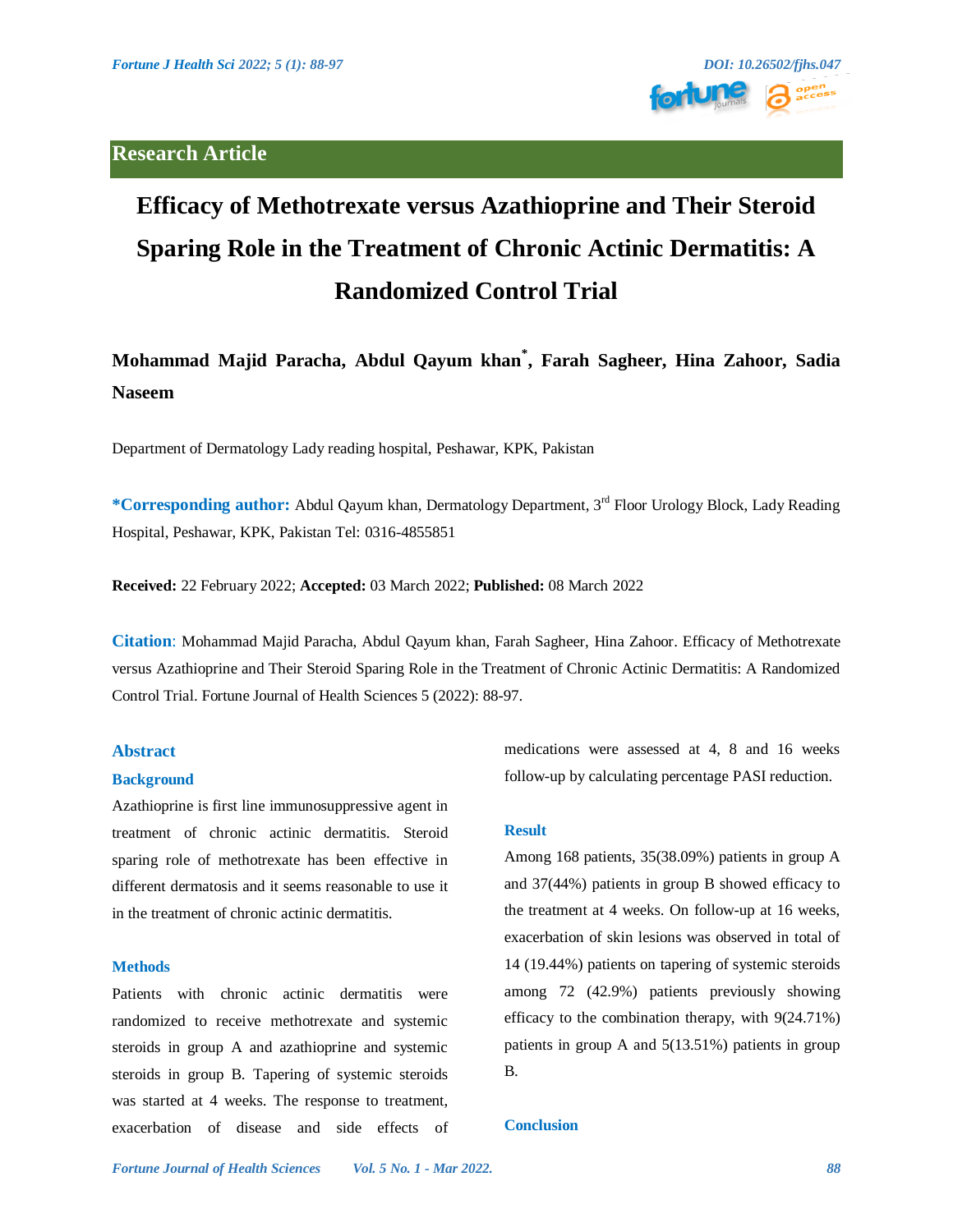This study shows that methotrexate and azathioprine are effective in the treatment of chronic actinic dermatitis in the presence of systemic steroids but there was exacerbation of skin lesions in few patients on tapering of steroids. Disease exacerbation was significantly more in patients on methotrexate as compared to patients on azathioprine used as steroid sparing agent.

**Keywords:** azathioprine, methotrexate, photosensitivity, photosensitive disorders, sunlight

#### **1. Introduction**

Chronic actinic dermatitis (CAD) is an immunologically mediated chronic persistent or recurrent dermatitis that predominantly affects the photo exposed areas, along with objective evidence of photosensitivity [1]. The photosensitivity is primarily to broadband, mostly ultraviolet B wavelengths and less frequently to ultraviolet A (UVA) and visible light. The term CAD comprises a spectrum of conditions including persistent light reactivity, photosensitive eczema, actinic reticuloid and photosensitivity dermatitis/actinic reticuloid [2].

CAD is clinically characterized by persistent eczematous pruritic eruption notably on sun-exposed areas with development of lichenified papules and plaques. Chronic actinic dermatitis has a worldwide incidence although more prevalent in temperate climates and with increased number of cases in summer time as the sun exposure is maximum [3]. CAD typically occurs in elderly, albeit onset in Youngers has occurred. There is a significant male preponderance, and it can affect any skin type [4]. The mean age of onset ranges between 60 to 62.7 years. CAD follows a chronic relapsing and remitting course, significantly impairing the quality of life [5].

Management of CAD includes strict photo protection and topical agents, including corticosteroids, emollients and calcineurin inhibitors. If these measures are inadequate alone, systemic steroids can be given. Topical/systemic steroids are the hallmark of the treatment although their prolong use results in adverse effects. So immune suppressants may be considered as steroid sparing. Primarily immunosuppressant's including azathioprine, cyclosporine and mycophenolate mofetil have been used to treat CAD with variable results [6]. Therefore an effective and cheap alternative is still lacking.

Methotrexate has been used effectively to treat cases of chronic actinic dermatitis although the number of studies is very scarce. Methotrexate is folic acid analogue, *and* inhibits purine and pyrimidine synthesis [7]. It is cheap, has a good safety profile and easy to monitor for side effects and no special preliminary TPMT levels are required as with azathioprine. It has a rapid onset of action providing rapid relief of symptoms. In a pilot study out of total thirty patients, Six patients (20%) showed complete recovery, 13 (43%) showed 50-75% recovery, 7 (23%) showed 25-49% recovery while rest showed no improvement [8]. Also the results with azathioprine were very encouraging according to one study, as out of fifteen patients completing 9 months of treatment, six (40%) showed >90% reduction in PASI score, and 7 (46.6%) showed > 50% reduction while  $1 (1.6\%)$  showed  $< 50\%$  improvement [9].

The rationale of this study is to compare the efficacy of methotrexate versus azathioprine as steroid sparing agent in the treatment chronic actinic dermatitis as no head-to-head trials have been conducted between the aforementioned medications regarding their efficacy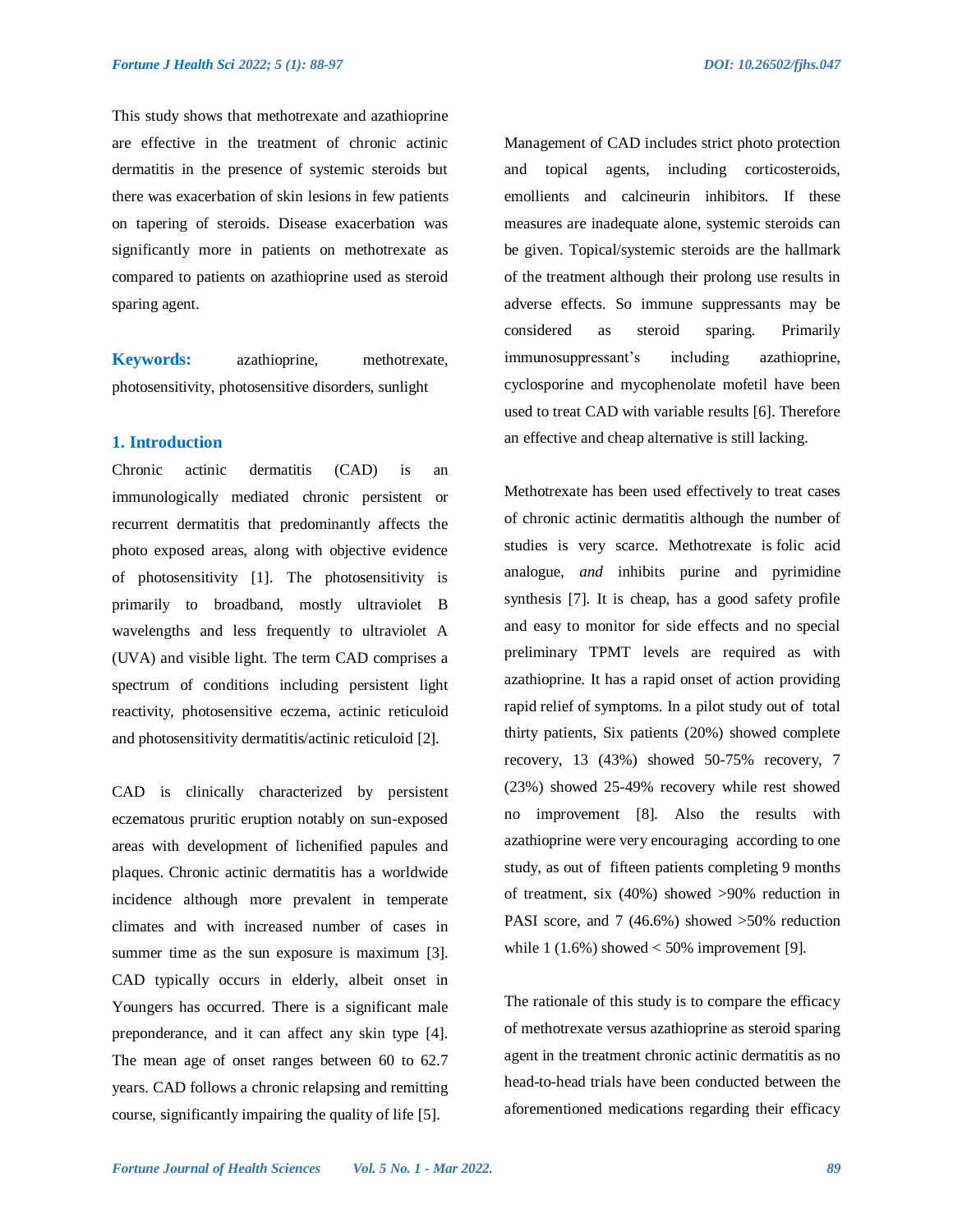and methotrexate is never used for treatment of chronic actinic dermatitis as a steroid sparing agent. This study will also provide with the latest and updated information regarding the effectiveness of methotrexate in chronic actinic dermatitis for long term therapy and recommendations will be given so that the patients are treated effectively with a cheaper and easy to administer drug with vast experience of its use in other dermatosis.

#### **2. Materials and Methods**

This randomized controlled trial was conducted in Department of Dermatology, Lady Reading Hospital, Peshawar from February 2019 to October 2020 over period of 20 months. Data was collected by nonprobability convenience sampling technique from 168 patients. The sample size calculation was done by WHO sample size calculation formula.<sup>10</sup> Patients of either sex, any age, clinically suggestive of chronic actinic dermatitis presenting to both outpatient and inpatient departments were enrolled in the study.

A criterion for diagnosis of chronic actinic dermatitis was pruritic, recurrent or persistent eczematous eruption predominantly affecting photo‐exposed sites and worse in summers. Skin biopsy was done to confirm the diagnosis in patients where diagnosis was clinically not clear. Histological features used to establish a diagnosis of chronic actinic dermatitis were epidermal hyperplasia, a deep, dermal, inflammatory infiltrate and increased numbers of perivascular histiocytes and granulomatous changes. Patients on any treatment that is likely to affect the course of disease, on immunosuppressant, hematological, hepatic or renal impairment were excluded from the study. Written informed consent was taken from all patients. Laboratory investigations like complete blood count, hepatic and renal function tests, urinalysis, virology, chest X ray and ultrasound abdomen were done before starting the therapy. Female patients underwent pregnancy test prior to commencement of methotrexate and informed consent was taken regarding avoidance of pregnancy for the duration of therapy and six months thereafter. Clinical severity of disease was assessed by using Psoriasis Area Severity Index (PASI) scoring method [14].

Erythema, scaling and skin thickness was scored as done for psoriasis. The area of distribution of skin lesions was calculated the same as in PASI skin scoring system [14]. Patients in group A were given systemic prednisolone at a dose of 0.5-1mg/kg/day and methotrexate at a dose of 10mg/week. Patients in group B were given systemic prednisolone at a dose of 0.5-1mg/kg/day and azathioprine at a dose of 2.5- 4mg/kg/day. Maximum dose of systemic prednisolone was 60mg per day. PASI score was calculated at presentation. Systemic prednisolone tapering was started at 4 weeks according to protocol over 6 weeks. Follow-up visits were planned for each patient in both groups at 4, 8 and 16 weeks of starting the treatment and laboratory investigations of CBC, liver and renal function tests were repeated at each visit. PASI score and percentage reduction of PASI was also calculated at each visit. The treatment was considered efficacious in patients with percentage PASI reduction of 50 or more at 4 weeks. The findings were recorded in predesigned proforma and analyzed. Analysis of results was made using SPSS version 20. Frequencies and percentages were calculated for all the categorical variables like gender, age range, duration of illness, Fitzpatrick skin type, PASI score and percentage PASI reduction. Mean ± standard deviation was calculated for continuous variable like age. Chi-square test was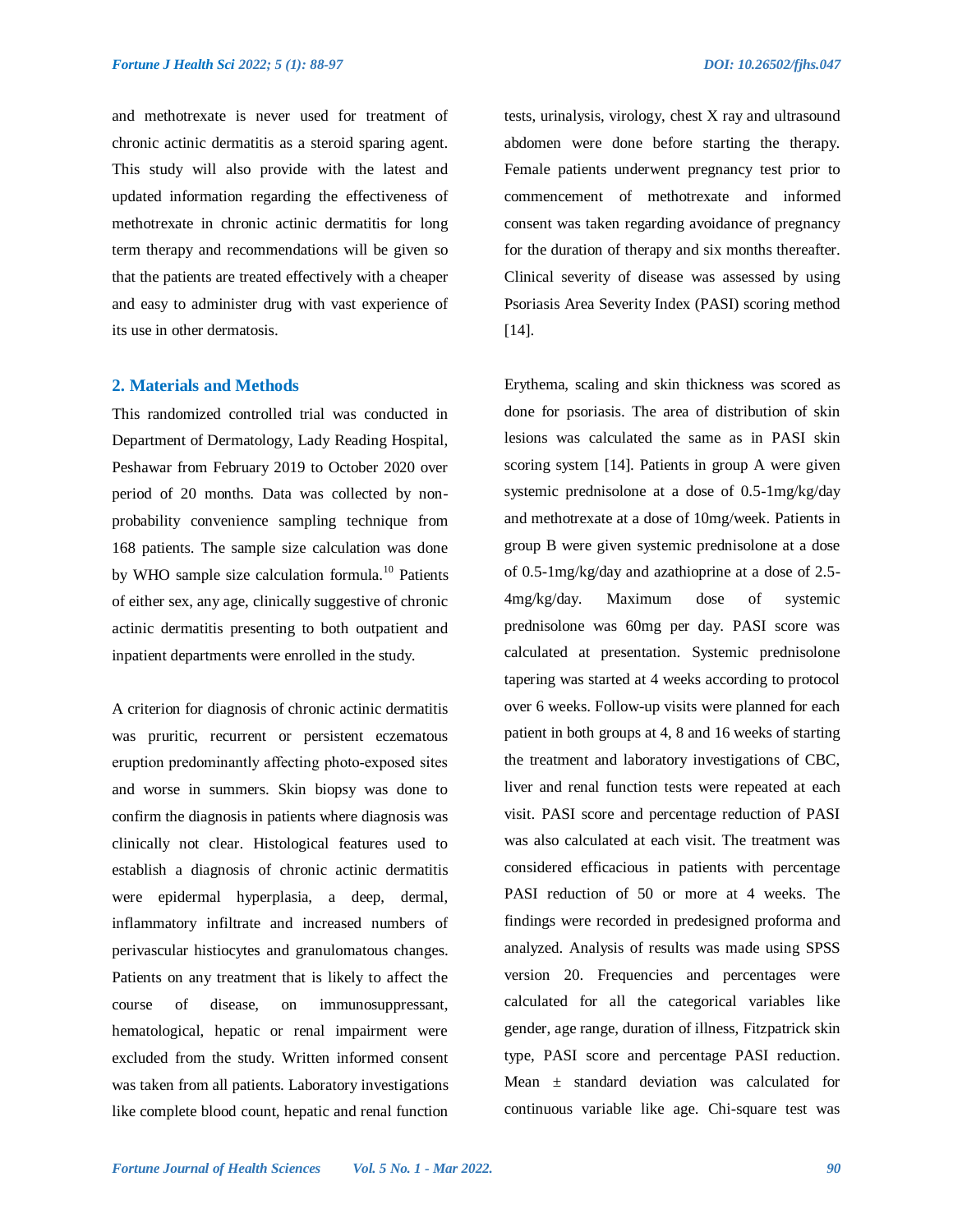utilized for the categorical variables. Test of significance was two-tailed and p-value of  $< 0.05$  was

#### **3. Result**

The totals of 168 patients were included in the study. The mean age of patients was  $53.21$  ( $\pm 4.368$ ) years, with age range from 39 to 63 years in the study.

Maximum 121 (87.68%) number of patients belonged to the age group of 50-59 years, with least number of considered significant. Moreover, for standardization, findings were compared with published data.

patients, only 1 (0.5%) belonged to the age group of less than 40 years (Table 1). There were 126(75%) male and 42(25%) female patients in the study. Based on Fitzpatrick skin types, 4 (2.3%) patients in the study had skin type II, 52(30.9%) patients had skin type III, 101(60.1%) patients had skin type IV and only 11(6.5%) patients had skin type V (Table 1).

**Table 1:** Frequency and percentages of demographic characteristics of patients with chronic actinic dermatitis  $(n=168)$ 

| <b>Demographic characteristics</b> |               | Frequency      | Percentage |
|------------------------------------|---------------|----------------|------------|
| Age range                          | $<$ 40 years  | 1              | 0.5%       |
| (years)                            | 40-49 years   | 38             | 22.6%      |
|                                    | 50-59 years   | 121            | 87.68%     |
|                                    | >59 years     | 8              | 4.7%       |
| Gender                             | <b>Male</b>   | 126            | 75%        |
|                                    | <b>Female</b> | 42             | 25%        |
| <b>Fitzpatrick</b><br>skin         | $\mathbf I$   | $\theta$       | $0.0\%$    |
| type                               | $\mathbf{H}$  | $\overline{4}$ | 2.3%       |
|                                    | III           | 52             | 30.9%      |
|                                    | IV            | 101            | 60.1%      |
|                                    | $\mathbf{V}$  | 11             | 6.5%       |
|                                    | <b>VI</b>     | $\mathbf{0}$   | 0.0%       |

The percentage PASI reduction was calculated at 4 weeks after starting the treatment and was < 25% in 4 (2.4%) patients, 2(1.19%) in each group. There was 25-49 percentage PASI reduction in 47(27.9%) patients in group A and in 45(26.7%) patients in group B. Percentage PASI reduction of 50-74 was achieved by 35(20.8%) patients in group A and by 37(22.0%) patients in group B. More than or equal to 75 percentage PASI reduction was not achieved by any patient in the study (Table 2).

**Table 2:** Percentage PASI reduction in both groups in patients with chronic actinic dermatitis (n=168)

| <b>Percentage PASI reduction</b> | Group A     | <b>Group B</b> | <b>Total</b> |
|----------------------------------|-------------|----------------|--------------|
|                                  | $(%$ (%age) | $(\%$ age)     | $(\%$ age)   |
| $<$ 25%                          | 2(1.19%)    | 2(1.19%)       | $4(2.4\%)$   |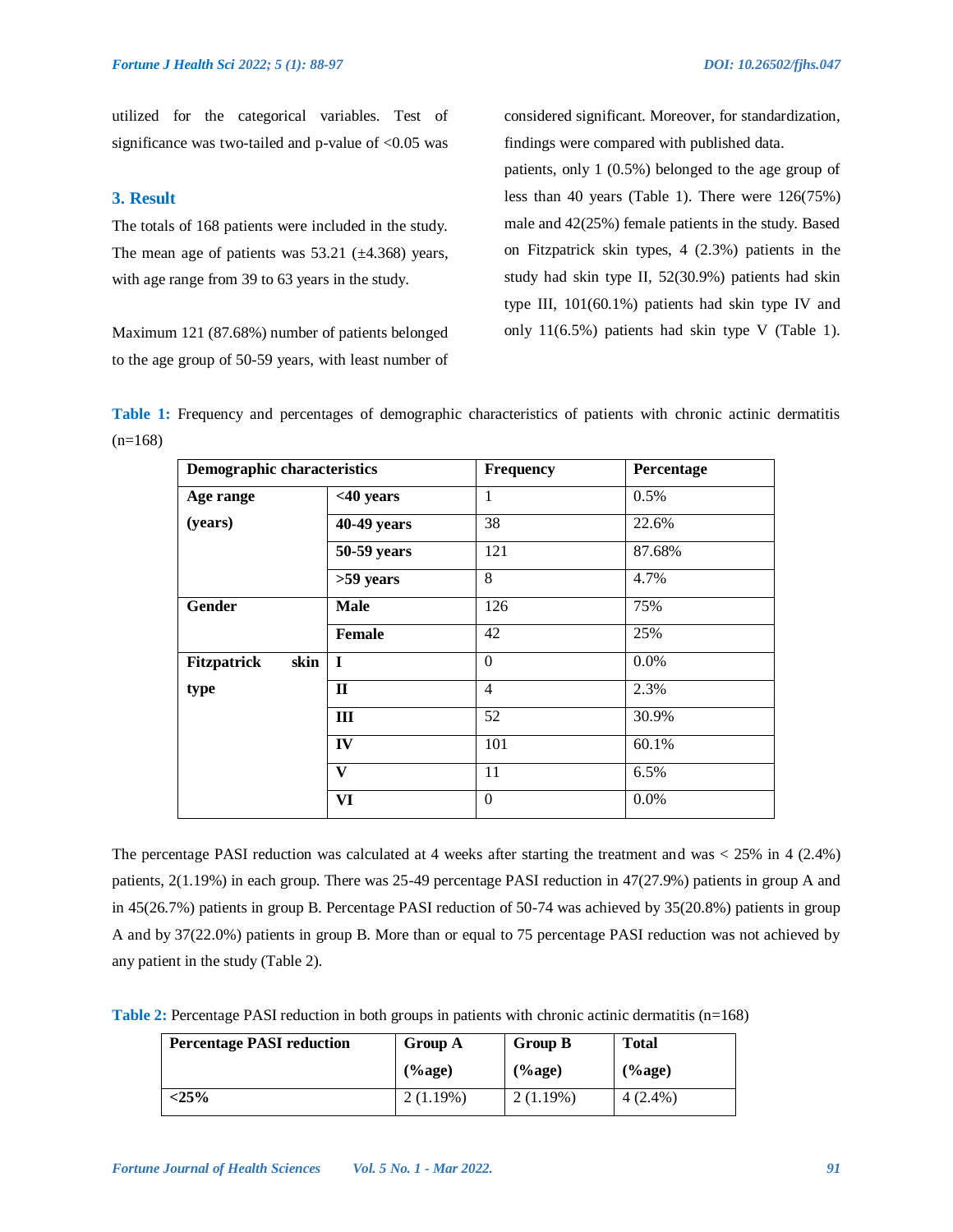| $25-49%$ | 47 (27.9%) | 45 (26.7%) | 92 (54.7%) |
|----------|------------|------------|------------|
| $50-74%$ | 35 (20.8%) | 37 (22.0%) | 72 (42.8%) |
| >75%     | O          | U          | $0(0.0\%)$ |
| 100%     | O          | U          | $0(0.0\%)$ |

The treatment was considered efficacious in patients with percentage PASI reduction of 50 or more at 4 weeks follow-up. The treatment was found efficacious in 35 (38.09%) patients in group A on methotrexate and systemic steroids therapy (Figure 1A, 1B), while the efficacy was found in 37 (44.0%) patients in group B who were on azathioprine and

systemic steroids treatment for chronic actinic dermatitis (Figure 2A, 2B) (Table 3). On stratifying efficacy of treatment in both groups, there was no significant difference in treatment efficacy between two groups and p value was more than 0.05 (0.757) (Table 3).

**Table 3:** Efficacy of treatment in both groups with correlation of treatment efficacy among two groups in patients with chronic actinic dermatitis (n=168)

| <b>Efficacy</b>              | Group A                     | <b>Group B</b>              | <b>Total</b> | <b>P</b> value |
|------------------------------|-----------------------------|-----------------------------|--------------|----------------|
| (PASI<br>reduction of $\geq$ | <b>Methotrexate</b><br>with | <b>Azathioprine</b><br>with | $(n=168)$    |                |
| 50)                          | steroids $(n=84)$           | steroids $(n=84)$           |              |                |
|                              | $(\%$ age)                  | $(\%$ age)                  | $(\%$ age)   |                |
| Yes                          | 35 (38.09%)                 | 37 (44.0%)                  | 72 (42.9%)   | 0.757          |
| N <sub>0</sub>               | 49 (58.33%)                 | 47 (55.95%)                 | 96 (57.1%)   |                |

On follow up at 4, 8 and 16 weeks, complete blood count was found abnormal (decreased cell counts as compared to baseline) in 7(4.16%) patients in group A and 8(4.7%) patients in group B. There were 10(5.9%) patients who showed deranged liver function tests (raised ALT but less than 2 times upper limit of normal) in group A and 9(5.3%) patients showed deranged liver function tests in group B. There were  $6(3.5\%)$  patients in group A and  $5(2.9\%)$ patients in group B with abnormal renal function tests (mildly raised serum creatinine) during treatment on follow-up visits (Table 4). But hematological, renal and hepatic function derangements were transient and not severe enough to stop the treatment.

**Table 4:** Derangement of laboratory investigations at 4, 8 and 16 weeks follow up in patients with chronic actinic dermatitis

| Derangement of laboratory investigation | <b>Group A</b> | <b>Group B</b> |  |
|-----------------------------------------|----------------|----------------|--|
|                                         |                |                |  |
|                                         |                |                |  |
|                                         |                |                |  |
| Complete blood count                    | 7(4.16%)       | $8(4.7\%)$     |  |
| <b>Liver function tests</b>             | $10(5.9\%)$    | $9(5.3\%)$     |  |
| <b>Renal function tests</b>             | 6(3.5%)        | $5(2.9\%)$     |  |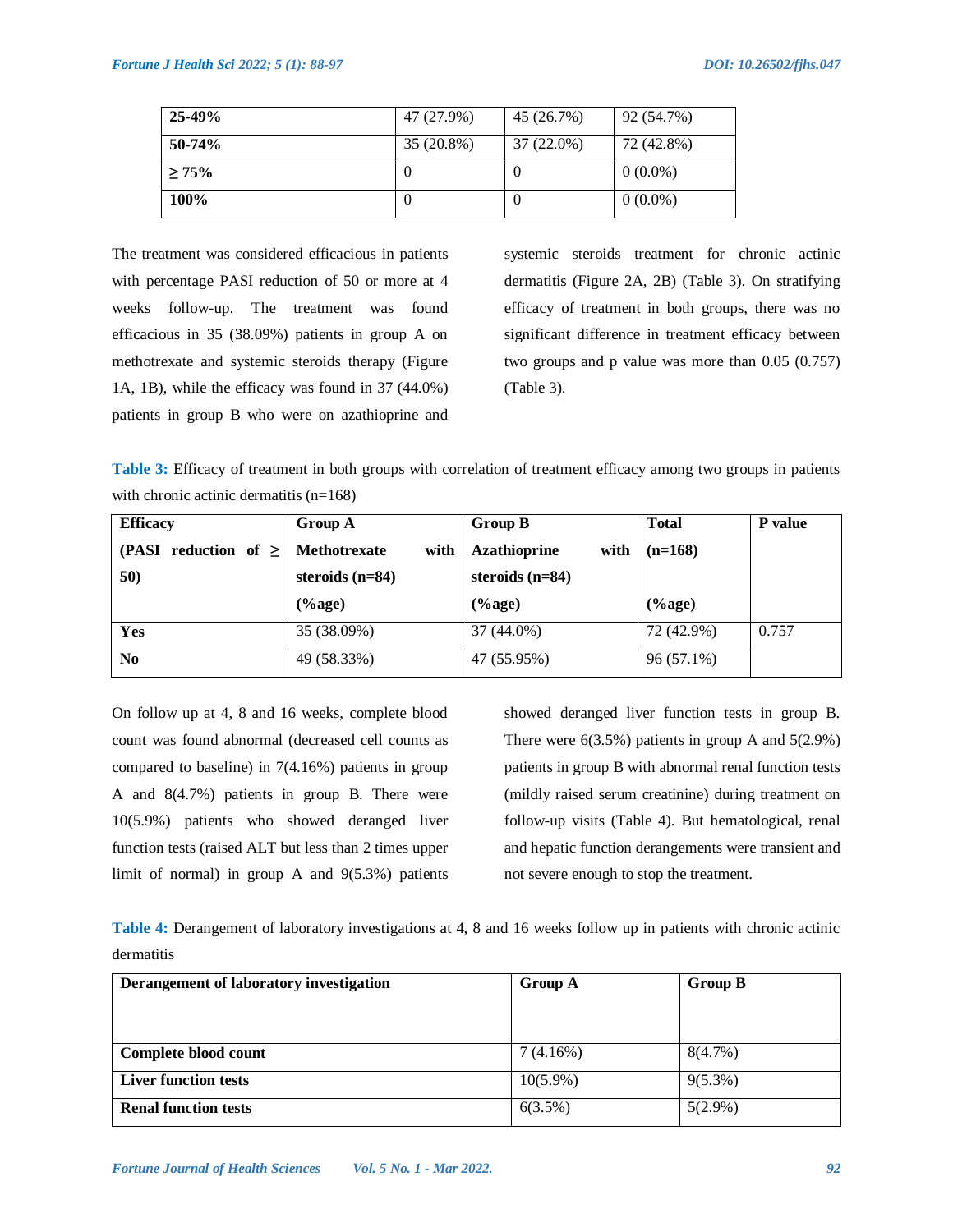Among 72 patients in the study who showed efficacy to the combination treatment of immune suppressants and systemic steroids, the relapse of disease was observed in patients on steroids tapering despite of presence of immune suppressants on follow up at 16 weeks. Relapse was found in total of 14 (19.44%) patients in the study, while there was no exacerbation of disease in 58 (80.55%) patients. In group A, among 35 patients showing efficacy to treatment, 9

(25.71%) patients showed exacerbation of disease (Figure 3A, 3B). There was no disease exacerbation in 26 (74.28%) patients belonging to group A (Table 5). In group B, among 37 patients, 5 (13.51%) patients showed exacerbation of disease on tapering of systemic steroids (Figure 4A, 4B). Disease exacerbation was absent in 32 (86.48%) patients in group B after complete tapering of steroids over 6 weeks (Table 5).

**Table 5:** Disease exacerbation at 16 weeks on tapering of systemic steroids among patients with chronic actinic dermatitis showing efficacy to therapy at 4 weeks in two groups (n=72)

| <b>Groups</b>  | <b>Efficacy in patients</b> | Disease exacerbation at 16 weeks |                         | <b>P</b> value |
|----------------|-----------------------------|----------------------------------|-------------------------|----------------|
|                | $(n=72)$                    | Yes                              | N <sub>0</sub>          | 0.000          |
|                |                             | $(\%$ age)                       | $(% \mathbf{p})$ (%age) |                |
| <b>Group A</b> | 35                          | 9(25.71%)                        | 26 (74.28%)             |                |
| <b>Group B</b> | 37                          | $5(13.51\%)$                     | 32 (86.48%)             |                |
| <b>Total</b>   | 72                          | 14 (19.44%)                      | 58 (80.55%)             |                |

On stratifying the presence and absence of disease exacerbation among the patients showing efficacy to therapy in both groups, statistically significant difference was found among two groups with p value of  $0.000$   $( $0.05$ ) which means that the disease$ exacerbation was significantly more in patients on methotrexate as compared to patients on azathioprine used as steroid sparing agent (Table 5).

Among 9 (25.71%) patients showing disease exacerbation in group A, only 1 (2.85%) patient showed exacerbation at steroids tapering dose of 10mg/day, 3 (8.57%) patients showed exacerbation at steroids tapering dose of 20mg/day and 5 (14.28%) patients showed exacerbation at steroids tapering dose of 30 mg/day (Table 6). In group B, total of 5 (13.51%) patients showing disease exacerbation, 3 (8.10%) patients showed exacerbation at steroids tapering dose of 20mg/day while 2 (5.40%) patients showed exacerbation at steroids tapering dose of 30mg/day (Table 7). Maximum number of patients (7 (9.72%)) in the study showed exacerbation at steroids tapering dose of 30mg/day in two groups (Table 6).

**Table 6:** Steroids doses during tapering of systemic steroids over 6 weeks as per protocol at which patients showed disease exacerbation, showing efficacy to therapy at 4 weeks in two groups  $(n=72)$ 

| Disease exacerbation at 16 weeks in patients   Group A |            | <b>Group B</b> | Total    |
|--------------------------------------------------------|------------|----------------|----------|
| showing efficacy to therapy on tapering of             | $(n=35)$   | $(n=37)$       | $%$ age) |
| systemic steroids at steroids dose $(n=72)$            | $(\%$ age) | $(\%$ age)     |          |
| At steroid dose of 10mg/day                            | 1(2.85%)   |                | 1(1.38%) |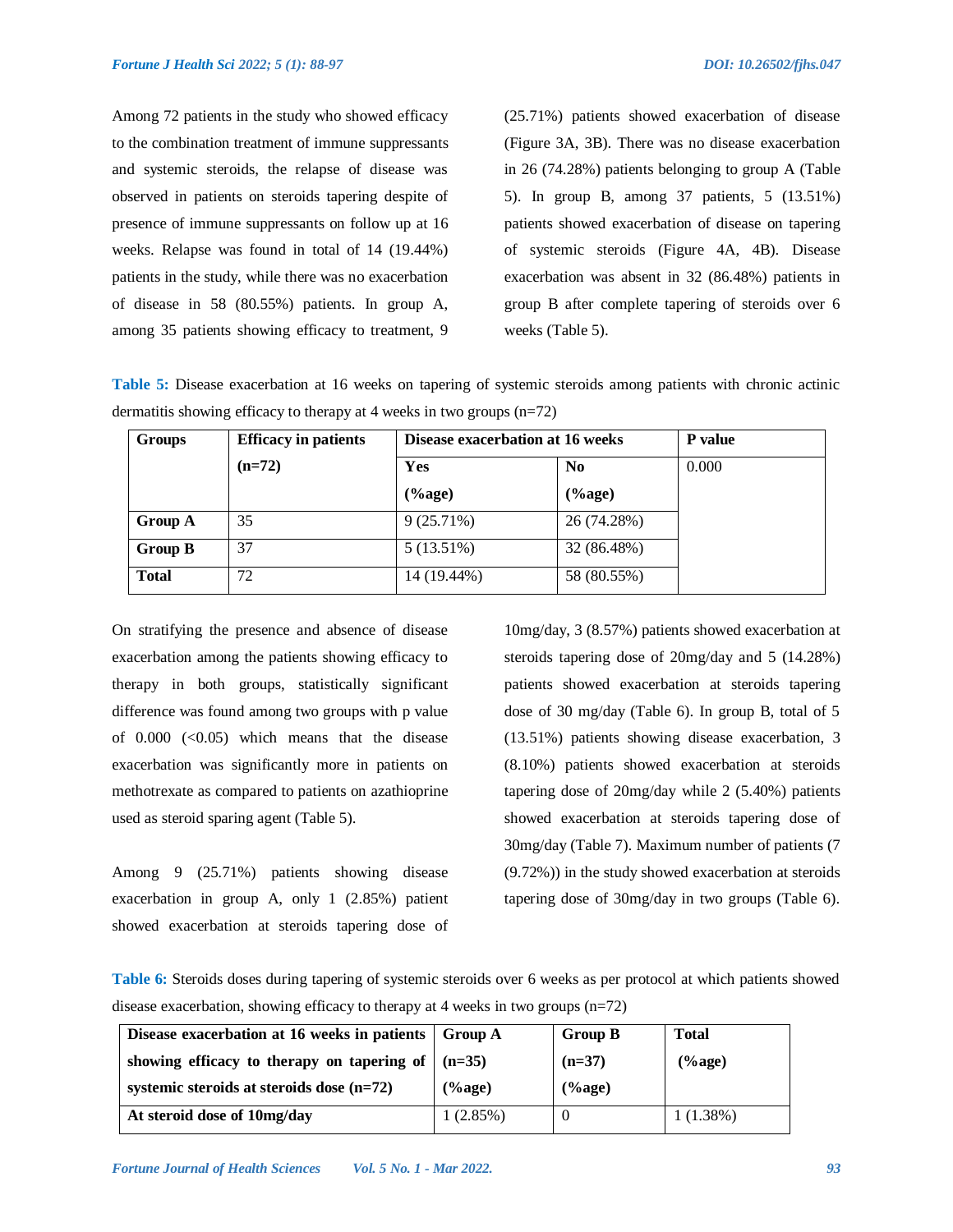| At steroid dose of 20mg/day | 3(8.57%)     | $3(8.10\%)$ | $6(8.33\%)$ |
|-----------------------------|--------------|-------------|-------------|
| At steroid dose of 30mg/day | 5 (14.28%)   | $2(5.40\%)$ | $7(9.72\%)$ |
| Total                       | $9(25.71\%)$ | 5 (13.51%)  | 14 (19.44%) |

#### **4. Discussion**

The patients enrolled in this study had age range of 39 to 63 years with mean age of 53.21 years. Lim et al study on chronic actinic dermatitis showed age range of patients included in the study from 27 to 81 with mean age of 62 years [15]. Yap et al also showed that the patients with chronic actinic dermatitis enrolled in his study had age range from 26 to 85 years with mean age of 62 years [16]. Gender wise distribution of patients in the present study showed that there were 75 % male and 25 % female patients with male to female ratio on 3:1. These finding were consistent with the finding in Dave et al in which 78 % patients diagnosed with CAD were men [17]. Artz et al stated that the male to female ratio of patients with CAD was in the range from 1.5 to 2.6:1 which was almost consistent with our study [18].

Maximum patients in this study had Fitzpatrick skin type III and IV. In Yap et, patients showed skin type of VI and V, showing that the condition of chronic actinic dermatitis is not uncommon in dark skinned population as well [16]. Also in North American patients, trend of two classes of patients were reported with chronic actinic dermatitis, patients with skin type IV and VI were mostly young women and patients with skin types I and II were mostly old men [19].

Systemic steroids side effects necessitate the use of immunosuppressive agents for long term remission of disease. Dawe et al stated that azathioprine is the first choice for long term immunosuppressing effects in patients with chronic actinic dermatitis [17]. This study showed that among 84 patients on azathioprine and systemic steroids, 5.3% patients showed deranged liver function tests and 4.7% showed abnormal hematological profile. Contrary to that, in Naqqash et al among 18 patients on azathioprine for chronic actinic dermatitis, 11.1% patients showed deranged LFTs which was higher than this study, while no patient had any hematological abnormality on follow up visit. Among 84 patients on methotrexate and systemic steroids, 5.9% patients showed abnormal liver function tests and 4.16% patients showed abnormal hematological profile on follow-up visit. In a pilot study to see response of methotrexate in patients with chronic actinic dermatitis, only 3.3% patients showed abnormal LFTs and no hematological abnormality was found on follow-up visit [8, 9]. This difference in laboratory findings may be due to smaller sample size in Naqqash et al and Paracha et al and short follow-up duration.

Walia et al sowed that azathioprine introduced with other measures including oral prednisolone for treating chronic actinic dermatitis cleared 50% of lesions in 4 weeks with complete remission in 3 months [20]. In this study, PASI reduction of  $\geq 50\%$ was achieved in 44% patients on combination of azathioprine and systemic steroids at 4 weeks. Scerri et al also employed azathioprine as steroid sparing agent in treatment of patients with non-bullous inflammatory dermatosis including chronic actinic dermatitis, showing good or excellent response to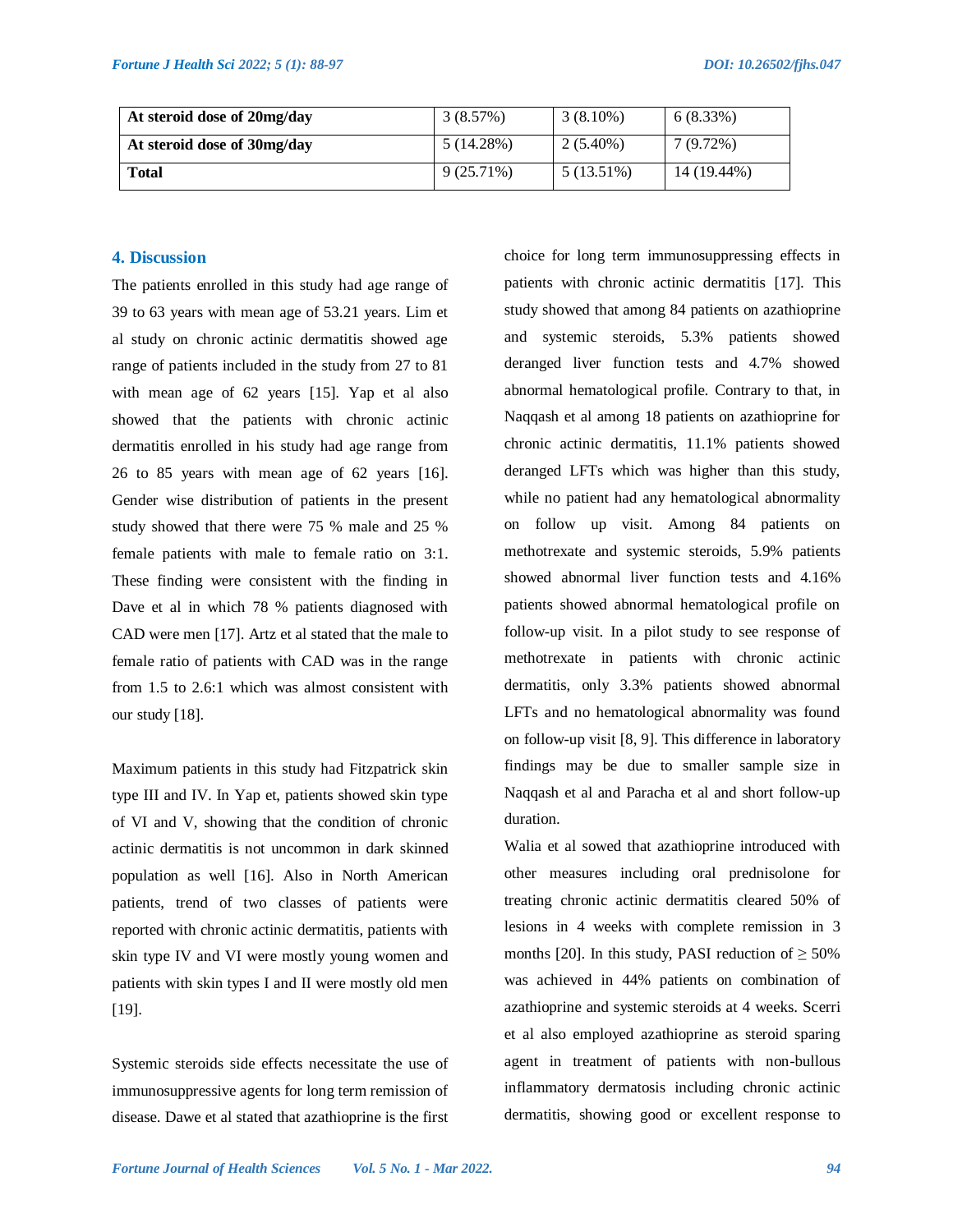treatment in 75% of the cases [21]. In the study by Naqqash et al, the patients with chronic actinic dermatitis on azathioprine alone showed PASI reduction of <50% in 1.6% cases and PASI reduction of >50% in 86.6% cases [9]. In this study, despite of being on combination of systemic steroids with azathiorprine, among 84 patients, 52 patients showed PASI reduction of less than or equal to 50%, while only 32 patients showed PASI reduction of more than 50%.

A study by Agarwal et al on patients with difficult to treat dermatosis including chronic actinic dermatitis showed that the combination of azathioprine and methotrexate in the presence of systemic steroids was effective [6]. Another pilot study conducted on effects of methotrexate as steroid sparing agents in patients with chronic actinic dermatitis showed more that 50% improvement of skin lesions in 63% patients [8].

This study surprisingly showed that among the patients who showed efficacy to the treatment with systemic steroids and immune suppressants in both groups at 4 weeks, there were patients who showed relapse of the disease with exacerbation of skin lesions when systemic steroids were tapered off. The exacerbation of the disease was found more in a group of patients on methotrexate as immunosuppressive agent and the difference between the two groups was found statistically significant. Among patients who showed efficacy to combination therapy, 25.71% patients in group on methotrexate and 13.51% patients on azathioprine showed exacerbation of disease on tapering of steroids over 6 weeks at 16 weeks follow up visit. Majority of the patients showed exacerbation at tapering steroid dose of 30mg/day. Very few studies have been found

where patients have been followed for long term to show steroid sparing role of immune suppressants and exacerbation of disease, if any, after steroids tapering in patients with chronic actinic dermatitis. Walia et al showed that there was exacerbation of disease with reappearance of lesions on face and neck on stopping steroids and tapering of azathioprine to 50mg/day after 3 months [20].

The limitations of the study include the inability to do the photo-patch test without which the diagnosis of patients with chronic actinic dermatitis was difficult with conviction. However, because of unavailability of photo-patch testing, the clinical features were used to offer the significant clue to the diagnosis, and skin biopsy was performed in those cases where clinical diagnosis was not clear.

To conclude, both azathioprine and methotrexate were effective for their immunosuppressive role when used in combination with systemic steroids for treatment of chronic actinic dermatitis but their steroid sparing role needs to be further evaluated on long term follow up of these patients because significant number of patients in this study showed exacerbation of disease on tapering of steroids.

#### **5. Recommendations**

The relapse of chronic actinic dermatitis on tapering of systemic steroids in the presence of azathioprine and methotrexate as steroid sparing agents shows that this phenomenon needs special attention to find whether it is because of steroid tapering or due to continuous exposure to environmental allergen especially parthenium which is abundant in our part of world. We recommend more studies on larger sample size involving multi-center settings to draw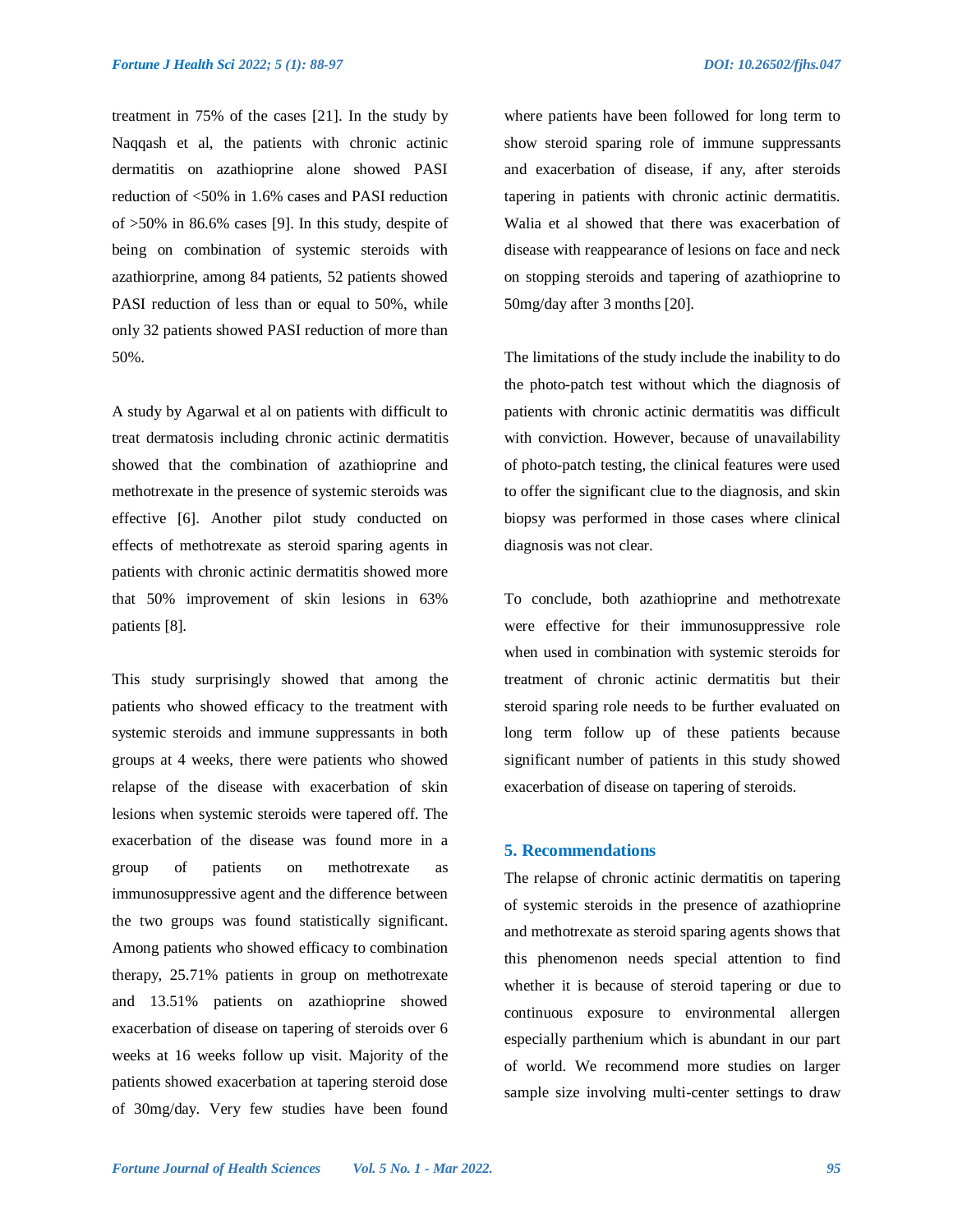conclusion about their steroid sparing role to draw future recommendations.

**Funding sources:** There was no funding agency involved for financial support.

#### **References**

1. Paek S, Lim H. Chronic Actinic Dermatitis. Dermatol Clin 32 (2014): 355-61.

2. Sidiropoulos M, Deonizio J, Martinez-Escala M, et al. Chronic Actinic Dermatitis/Actinic Reticuloid. Am J Dermatopathol 36 (2014): 875-81.

3. Roelandts R. Photodermatology over the past 125 years. Br J Dermatol 171 (2014): 926-8. 4. Tan K, Haylett A, Ling T, Rhodes L. Comparison of demographic and photobiological features of chronic actinic dermatitis in patients with lighter vs darker skin types. JAMA Dermatol 153 (2017): 427.

5. Ibbotson S, Dawe R. Cutaneous photosensitivity diseases. In: Griffiths C, Barker J, Bleiker T, Chalmers R, Creamer D, Rook A, editors. Rook's textbook of dermatology. 9th ed. Wiley-Blackwell 4 (2016): 127.1-127.35.

6. Agarwal P, Agarwal U, Meena R, Sharma P. A combination of oral azathioprine and methotrexate in difficult to treat dermatoses. Indian J Dermatol Venereol Leprol 83 (2017): 389.

7. Warren R, Mrowietz U, von Kiedrowski R, et al. An intensified dosing schedule of subcutaneous methotrexate in patients with moderate to severe plaque-type psoriasis (METOP): a 52 week, multicentre, randomised, double-blind, placebo-controlled, phase 3 trial. Lancet 389 (2017): 528-37.

8. Paracha MM, Noor SM, Irfanullah, Gafoorullah, Khan AQ. Efficacy and safety of **Conflict of interest:** No conflict of interest.

methotrexate in chronic actinic dermatitis: a pilot study. Khyber Med Uni J 10 (2018): 124-6.

9. Naqqash S, Asad F, Pal SS. Efficacy and safety of azathioprine in chronic actinic dermatitis. J Pak Assoc Dermatol 20 (2010): 222-6.

10. Kadam P, Bhalerao S. Sample size calculation. Int J Ayurveda Res 1 (2010): 55-7.

11. Murphy GM, Maurice PD, Norris PG et al. Azathioprine in chronic actinic dermatitis: a double-blind controlled trial with monitoring of exposure to ultraviolet radiation. Br J Dermatol 121 (1989): 639-46.

12. Callen JP, Spencer LV, Burruss JB et al. Azathioprine: an effective, corticosteroid sparing therapy for patients with recalcitrant cutaneous lupus erythematosus or with recalcitrant cutaneous leukocytoclastic vasculitis. Arch Dermatol 127 (1991): 515-22.

13. Dawe RS, Ferguson J. Diagnosis and treatment of chronic actinic dermatitis. Dermatologic therapy 16 (2003): 45-51.

14. Naqqash S, Asad F, Pal SS. Efficacy and safety of azathioprine in the treatment of chronic actinic dermatitis. Journal of Pakistan Association of Dermatology 20 (2016): 222-6.

15. Lim HW, Buchness MR, Ashinoff R, Soter NA. Chronic actinic dermatitis: study of the spectrum of chronic photosensitivity in 12 patients. Archives of dermatology 126 (1990): 317-23.

16. Yap LM, Foley P, Crouch R, Baker C. Chronic actinic dermatitis: a retrospective